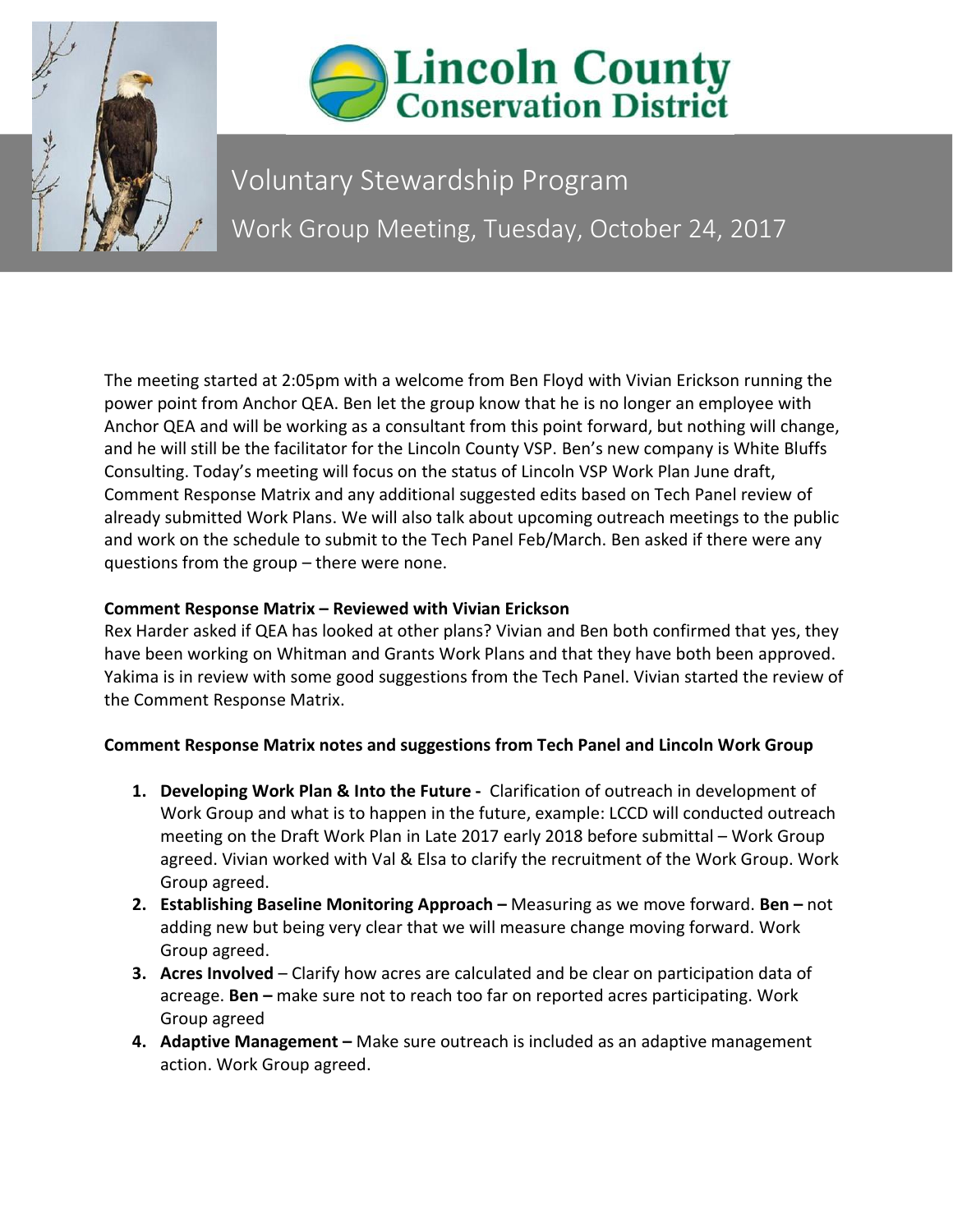**5. Habitat Indicators –** Keep language currently in Lincoln Work Plan with the addition of public aerial imagery. Some of the comments from the Tech Panel on Grant County's Work Plan also included this language (aerial imaging) along with random sampling using publicly available aerial imagery with high resolution change detection mapping or other GIS approaches for habitat mapping that are made available to the County.

**Ben –** the key to this change is how do we know what others are doing? This helps to get a more inclusive/clearer picture of not only VSP participants but of Lincoln County as a whole.

**Garith Krause –** "What does random sampling mean?" **Ben -** Agriculture lands in the county of not just VSP participants but of non VSP participants also. Example: Riparian areas from 2011 data versus 2022. All results will be combined, and individuals will be protected, and adjustments will be made to baseline for natural events etc. (see Comment Response Matrix).

**Garith –** "Will owners be notified if randomly sampled?"

**Ron Meilke – "**Will it be flyover/aerial only?"

**Rex Harder - "If disclosed, land owners may have questions"** 

**John Small –** "Every (2) years the department of Agriculture does a fly over exercise of croplands etc. We would use this as a quick snapshot say of riparian areas for comparison. Are they smaller, wider? Just another tool for our protection benchmarks.

**Mark Stedman –** the whole county has been talking about *Transparency.* Should something like this be put in the newspaper& let owners know what and why we're doing this?

**John –** We would be using the same imagery as Google Earth. **Ben –** the whole intent behind this would be for a back check. This would be the proof - GIS analysis to further validate what is happening on the ground. It is a better use for when land that is going through a change of use.

**Jason Kuntz DFW –** Is Grant County approved with this included in their monitoring? Will the methodology of measuring and tracking be done in consistent manner?

**Ben –** Yes, we will be doing the same and all projects/participants will be tracked along with random sampling. We will work with LCCD and the county to set protocol and standards of what we prescribe to do. The work group will stay together, and all others will have an opportunity to comment etc. LCCD will probably look at the plan every year with the Work Group and interpret every (5) years on GIS review.

**Tom Harding –** Could we look at GIS review annually? **John -** I think it is important to stay very flexible with the language we choose as technology is changing rapidly, it may also be a budget restraint. **Ben -** GIS will be a back check and used as an indicator. The Tech Panel is good with every (5) years for GIS. Ben recommends keeping GIS to the tech panel recommendation of every (5) years for back checking and validation. Work Group agreed.

**Eddie Johnson –** "We need a strong broad base transparency statement so that the people of Lincoln County will have knowledge of what's going on." **Ben -** Yes, we can add that. Work Group agreed.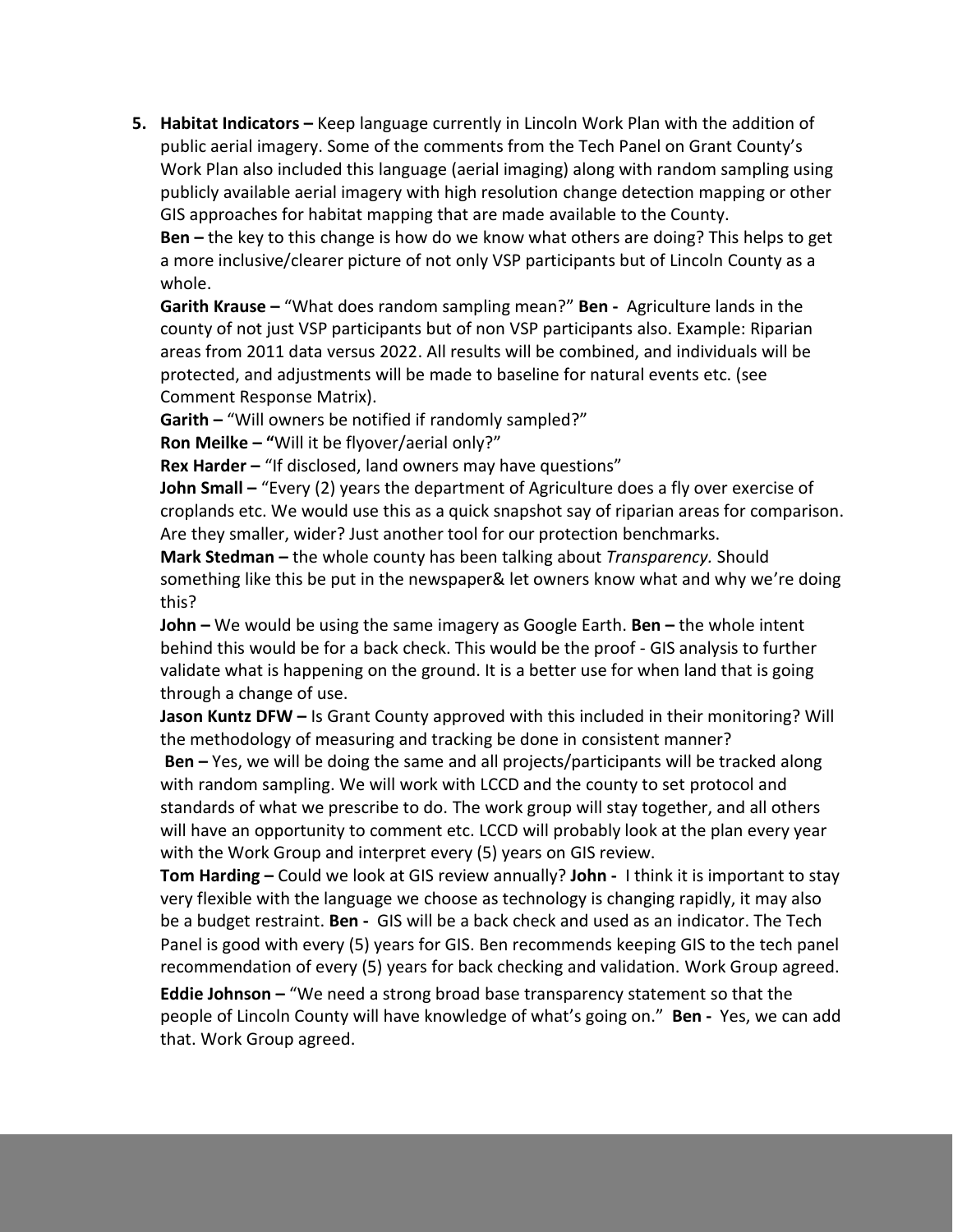- **6. "Guiding Principles" for the Use of Aerial Imagery Interpretation -** included in Yakima's County's Work Plan as a monitoring tool. **Vivian Erickson –** We will use bullet points like the example from Yakima County. **Garith –** Can we change and put *Natural Events* before *Climate Change* in the last bullet point so that climate change is part of the natural events. **Vivian –** we can do that. Work Group agreed.
- **7. Changes to Baseline Conditions -** also recommended in the language for Yakima County Tech Panel review to have Natural Events before Climate Change. Vivian will revise. Work Group agreed
- **8. Consistency Comment –** as recommended from the Tech Panel on review of Whitman County Work Plan. **Vivian –** list indicator data source and keep consistent with data sources. Work group agreed.

**9-19 These are all changes recommended and approved by the Work Group during the June 6, 2017 meeting***. \*See Comment Response Matrix for list\**

## **Public Outreach Meetings –**

Discussion with the Work Group on what materials should be made available for the meetings and also for advertising: VSP Checklist, What is VSP, VSP 101 as we move forward into submittal in March 2018. Ben also asked the group, "When, where and how do we do these mtg?"

Timing is not great for grower/producer meetings but with advertising and spreading out across the county it was agreed to move forward on several area meetings. We will use a trimmed down version of the VSP handout/checklist and hold meetings in the Harrington/Sprague area, Reardan/Davenport area, Wilbur and Odessa. Hopefully using some data base information from WSU Extension office, Farm Bureau, or even FSA to get the word out. Ben would like as many Work Group members present as possible. Last year when Ron Meilke was present at a meeting where Ben presented it really made a difference to others in the audience. Val & Elsa will work on meeting dates, times and places.